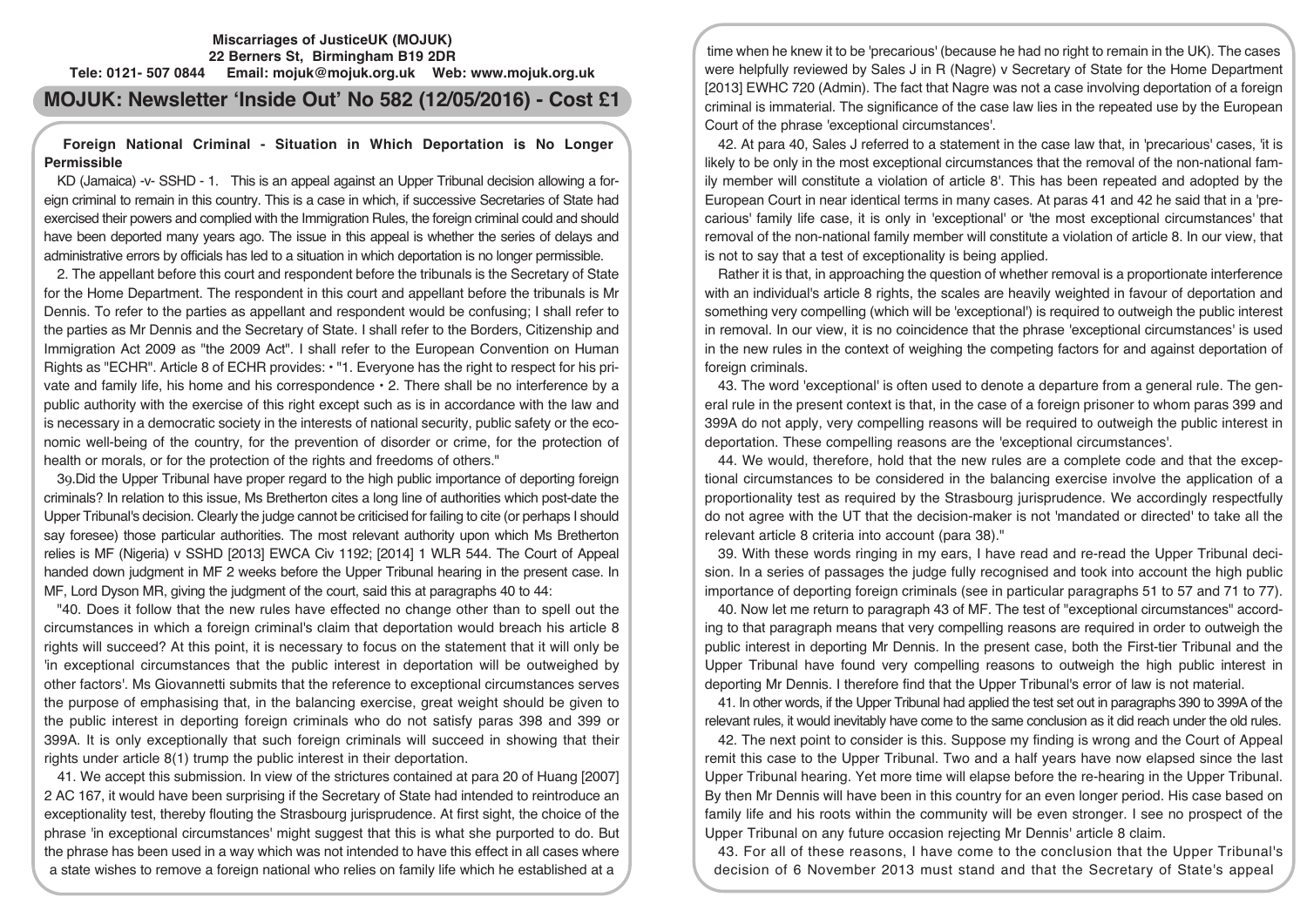## should be dismissed

## **Unrepresented Defendants Crowd Criminal Courts** *Law Gazette*

The number of unrepresented defendants in criminal courts is increasing – but no one knows how big the problem is. That is the conclusion of research published in a week when the lord chief justice complained that civil courts are having to abandon the adversarial system to deal with the increasing number of litigants in person. Charity Transform Justice's study, Justice Denied? The experience of unrepresented defendants in the criminal courts, says that while there are no authoritative statistics on the numbers of defendants lacking a lawyer, 'the strength of perception of those working on a daily basis in the courts is compelling'. Magistrates' and district judges' estimates of the proportion of unrepresented defendants in non-trafffic cases ranged from 15% to 40%. But the report's author, former magistrate Penelope Gibbs, said the lack of data means unrepresented defendants in the magistrates' courts 'are invisible in policy terms'. Courtroom data on whether defendants were legally aided is 'not systematically collected or collated', she said.

Law Society president Jonathan Smithers said the means test income threshold of £22,325 is rendering thousands ineligible for legal aid but unable to afford legal advice, 'leaving them no option but to represent themselves'. It is 'deeply concerning' that people are facing serious criminal charges without the support of a solicitor. He called for the upper income limit for legal aid to be set at the 40% tax band. Meanwhile, lord chief justice Lord Thomas of Cwmgiedd told peers that district judges in family cases are having to become 'much more inquisitorial' to cope with litigants in person. 'It is impossible in a family situation to expect the adversarial system to work,' Thomas told the House of Lords Constitution Committee. Similarly, in the small claims courts, 'there is much more of a judge moving nearer to an inquisitorial role,' he said. 'I think this trend is inevitable if we cannot equip the citizen to do it or the state will pay.' Concerns about the role of McKenzie friends assisting unrepresented litigants in the family courts dominated the annual conference of family law body Resolution last week.

## **We Should Assess Prisons by What Happens Once Offenders Are Released**

*Eleonora Harwich, Guardian:* The prime minister's vision of autonomous prisons is ambitious. He has called for prisons to "be held to account with real transparency over outcomes". But the current metrics for prisons are a long way off doing that. It will require a step change in how performance is measured, but getting it right has the potential to transform the prison estate. Official performance measures at the moment focus on evaluating what goes on inside prison walls, but fail to focus on the long-term outcomes that really matter, such as reoffending or sustained employment. Whilst the Prison Service's mission statement says that it should help offenders "lead law-abiding and useful lives … after release", no accountability system has been put in place to make sure this is realised. Failing to include reoffending in prison performance measures ignores its cost to society. The National Audit Office estimates that reoffending costs the economy between £9.5bn and £13bn a year. Offending also disproportionately impacts disadvantaged communities, which for a government committed to improving life chances should be of particular concern.

Reform's new report, Unlocking prison performance [pdf], sets out a new way for measuring performance. One that not only takes into account what happens within a prison but that also looks at what happens once offenders are released. In doing so it provides a blueprint for producing the performance league tables the prime minister has pledged to introduce – and the Ministry of Justice is yet to provide a model for. The report paves the way for an increased understanding of what best practice looks like in the prison system. It finds a wide varia-

tion in performance both in terms of what happens within and outside of a prison's walls. Even when using the comparator groups developed by the National Offenders Management Service, wide variations remain. Some prisons clearly outperform their "peers" in providing, for example, courses addressing offending behaviour or substance misuse – interventions that are likely to reduce an inmate's chance of reoffending. Closing the gap between the best- and worstperforming prisons, therefore, presents a sizeable opportunity to deliver greater value for money. The diversity and quality of current data, however, presents a major obstacle to really identifying best practice. Better data would mean a more accurate and meaningful understanding of performance at a prison level, which in turn would enable greater accountability. For example, measuring whether a prisoner has accommodation on release is an inadequate outcome metric. It fails to differentiate between those offenders who have a place to call "home" and those who have just secured housing for one night. Better measures of reoffending are also needed, and Reform has recommended comparing proven reoffending rates with a particular prison's predicted rate. Exposing both successes and failures should, ultimately, lead to better prison outcomes. The prize is not just better value for money, but improved lives and safer communities.

**Italian Court Rules Theft Of Food To Survive Is Not A Crime** *Scottish Leagal News* Italy's highest appeal court has ruled that stealing small amounts of food to satisfy hunger is not a crime. Judges in the Court of Cassation overturned Roman Ostriakov's conviction for theft, which he gained after stealing cheese and sausages worth  $\epsilon$ 4.07 (£3) from a supermarket. Mr Ostriakov, a homeless man from Ukraine, took the food "in the face of the immediate and essential need for nourishment", the court said. As such, he had not committed a crime. In 2011, a fellow customer told the supermarket's security that Mr Ostriakov had tried to leave the store in Genoa without paying for the cheese and sausages. Last year he was convicted of theft and sentenced to six months' imprisonment and a €100 fine.

Howevert the Court of Cassation stated in its judgement: "The condition of the defendant and the circumstances in which the seizure of merchandise took place prove that he took possession of that small amount of food in the face of an immediate and essential need for nourishment, acting therefore in a state of necessity." Italian newspaper La Stampa said that, for the judges, the "right to survival prevails over property" and that the court's judgment "reminds everyone that in a civilised country not even the worst of men should starve". Statistics in Corriere Della Sera meanwhile indicated that 615 people are added to Italy's poor everyday, saying it was "unthinkable that the law should not take note of reality". It also condemned the fact the case had to go as far as it did before being thrown out. Italiaglobale.it said the ruling was "right and pertinent" and stems from a concept that "informed the Western world for centuries - it is called humanity".

**Judge in Undercover Policing Inquiry Rejects Blanket Anonymity** *Rob Evans, Guardian* The senior judge leading a public inquiry into the covert police infiltration of political groups has decided that undercover officers will not be given blanket anonymity during the hearings. The ruling by Lord Justice Pitchford follows an attempt by the police to have large parts of the inquiry held in private. They have argued that none of the undercover officers should be identified to the public to protect them from harm. Pitchford said he still had to determine how much of the inquiry would be heard in secret, and he would decide at a later date how many applications for secrecy to approve. This would be done on a case-by-case basis, he said. He has received 33 applications from undercover officers and those who were the targets of the police operations for different degrees of secrecy.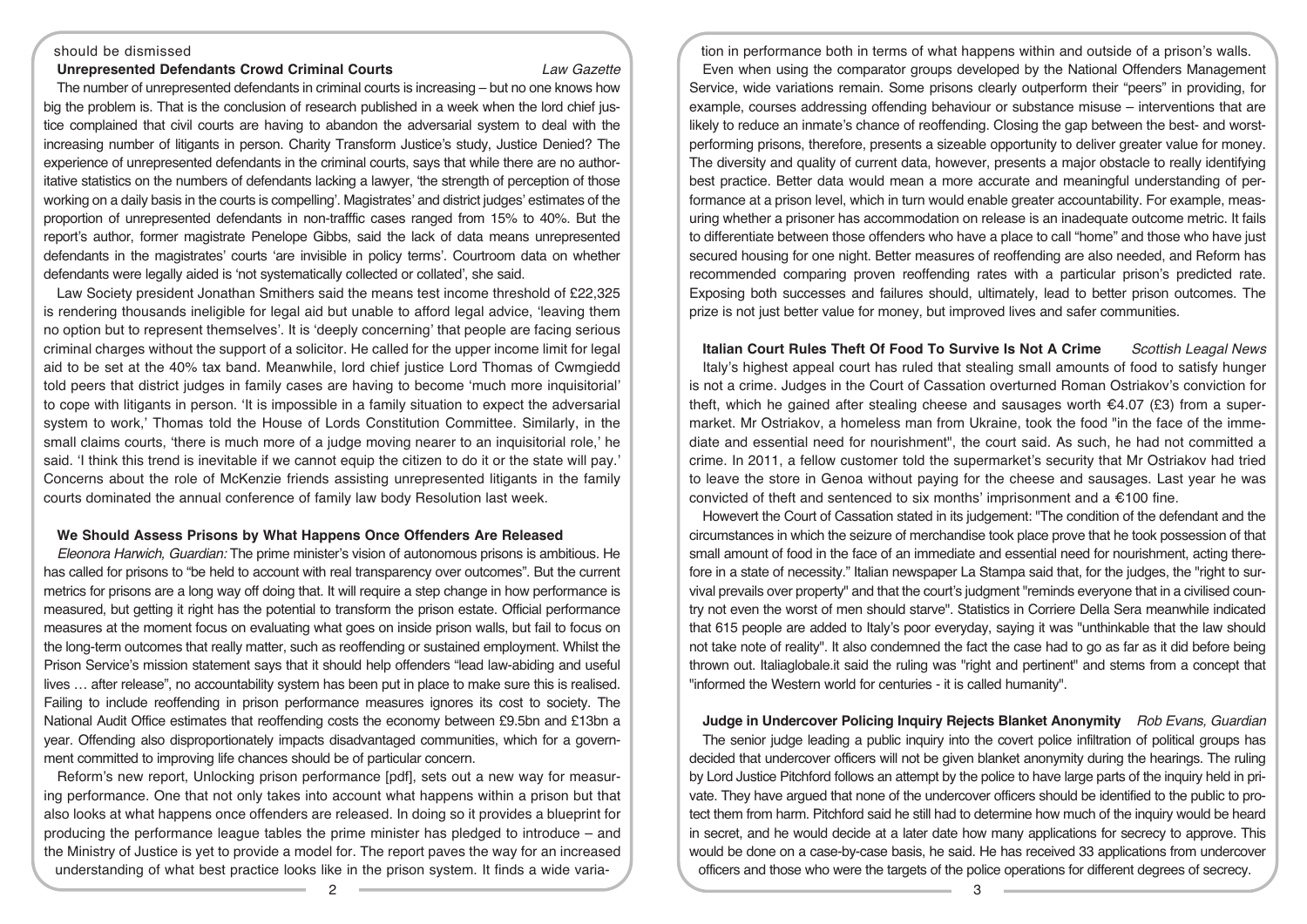Individuals who were spied on have argued that the inquiry should be heard in public to enable a proper examination of the conduct of the undercover officers. The inquiry will examine how more than 100 undercover officers infiltrated hundreds of political groups from 1968 onwards. The inquiry was set up by the home secretary, Theresa May, after what she called the "very real and substantial failings" of undercover officers were disclosed. It has been revealed that undercover officers deceived women into having long-term relationships with them, spied on grieving families fighting for justice, and stole the identities of dead children. In his ruling, Pitchford said there would be "no blanket solution" to the question of whether information about the covert deployments would be made public during the inquiry.

In a key stance, police have routinely argued that they can neither confirm nor deny the identity of an undercover officer. Pitchford concluded that this "neither confirm nor deny" stance could not in itself be a reason for granting an application to conceal the identity of an undercover officer. However, he added that he may take into account this stance when deciding whether to grant an application for secrecy. "The weight, if any, to be afforded to it will depend upon the precise risk of harm or damage its application seeks to avoid or reduce," he said. In legal submissions, police said they would be "applying for much of the detail of past or current deployments" to be heard in the absence of the general public and the targets of the surveillance, in order to preserve the covert techniques. The police said it was likely that "in the overwhelming majority of instances" the Met would argue that "the fact of or details of an undercover police deployment" must not be disclosed in the open sessions of the inquiry.

#### **Investigative Competence: the CCRC and Innocence Projects** *Andrew Green*

Until we read the recent remarks by Richard Foster, chair of the Criminal Cases Review Commission (CCRC, or the Commission for short), published in the Justice Gap, members and directors of innocence projects and other similar projects based in UK universities (IPs) thought they were developing a good relationship with the CCRC. (In answer to a question about the value of university innocence work, he said: 'If you think that you have a terminal illness, would you rather have your case considered by medical students in the bar on Friday night – or would you rather send it to a consultant oncologist?)

After all, most of our work leads to the submission of applications to the Commission on behalf of our clients, so it's in our interest to co-operate and be on good terms with its staff. However, with throwaway remarks comparing CCRC staff to consultant doctors and members of IPs to drunken students, Richard Foster has decided to characterise IPs and their members as less competent than the CCRC's 'highly skilled, qualified and experienced workforce', backed by an annual budget of over £5 million and 'far reaching statutory powers to obtain casework material'. On that basis he advises IPs in somewhat condescending tones to limit our work to reviews of defence files and clarifying what our clients appear to be telling us.

Predictably angry responses from those of us who work in IPs has led Foster to restate his position in more tactful terms. He reminds us of what we know only too well, that the CCRC has the power to obtain material which is essential to support a successful referral to the Court of Appeal, Criminal Division (CACD) – material which IP members can lay their hands on only as a result of a struggle, if at all. For that reason, IPs should leave full case reviews to the CCRC. He repeats the advice given by David Robinson, a case review manager from the CCRC, to the conference hosted by Sheffield University School of Law in 2013, that IPs should mainly interpret and put in order clients' 'muddled and confused accounts'. We may also develop alternative case theories and

offer 'concise, informed and insightful submissions to the Commission.' In disagreement with this proposition that IPs should play no more than a supportive role of this kind, I will explain why innocence projects are unlikely to restrict themselves to a simple review of defence files and a visit to a prisoner, and would indeed be wrong to accept such a restriction, despite the fact that the culmination of our work on a case must normally be an application on behalf of the client to the CCRC.

Possibilities open to IPs - David Robinson advised IPs to do what 'a good legal representative' might do. IPs may not have much money, but they do have resources and opportunities which enable them to support clients' applications to a far greater extent than most legal advisers. They have far more person hours available than any law firm struggling to survive on the limited funds available to assist clients dependent on legal aid. They are able to take advantage of being embedded in academic institutions whose facilities we use and whose staff we can consult. They can often obtain help from the same experts that the CCRC might use, who are willing to work with us pro bono, and draw on advice from highly experienced solicitors and counsel who are also willing to advise pro bono. They carry out objective reviews of cases, being no more participants in an adversarial system than the CCRC is.

David Robinson advised IPs to 'be realistic about what you are going to be able to actually do on a case – in most cases it is going to be impossible for you to get your hands on the kind of undisclosed material that we rely on so often in order to find reasons to refer cases. In our experience, the non-disclosure of material that might have assisted the defence or undermined the prosecution case is the single largest cause of wrongful convictions but it is also, without any doubt, one of the most difficult areas to investigate.' IPs are very well aware that our main task is to work out what important material has been withheld from the defence and then to obtain it. For us, persuading the CCRC to actually make use of its section 17 powers is a last resort. We can make better submissions to the Commission if we have already seen the material we need and integrated it into our submissions.

The UKSC decision in the Nunn case provides support for our requests for undisclosed material. 'Miscarriages of justice may occur, however full the disclosure at trial and however careful the trial process. A convicted defendant clearly has a legitimate interest, if continuing to assert his innocence, to such proper help as he can persuade others to give him… Quite apart from the defendant's interest, the public interest is in such miscarriages, if they occur, being corrected. There is no doubt that there have been conspicuous examples of apparently secure convictions which have been demonstrated to be erroneous through the efforts of investigative journalists, or of solicitors acting on behalf of convicted persons or, sometimes, of other concerned persons (para 36).'

The police and prosecutors ought to exercise sensible judgment when representations are made on behalf of convicted persons. If there appears to be a real prospect that further enquiry will uncover something which may affect the safety of the conviction, then there should be co-operation in making it. It is in nobody's interests to resist all enquiry unless and until the CCRC directs it (para 41). This judgment follows the House of Lords in ex parte Simms and ex parte O'Brien (1999), which overturned refusals by prison staff to permit journalists to interview prisoners. Lord Steyn's view was: 'It has been demonstrated on the hearing of the present appeals that in recent years a substantial number of miscarriages of justice have only been identified and corrected as a result of painstaking investigation by journalists… [The prisoners] seek to enlist the investigative services of journalists as a way to gaining access to justice by way of the reference of their cases to the Court of Appeal.'

The reasons given for the need for the contributions made by journalists were given by the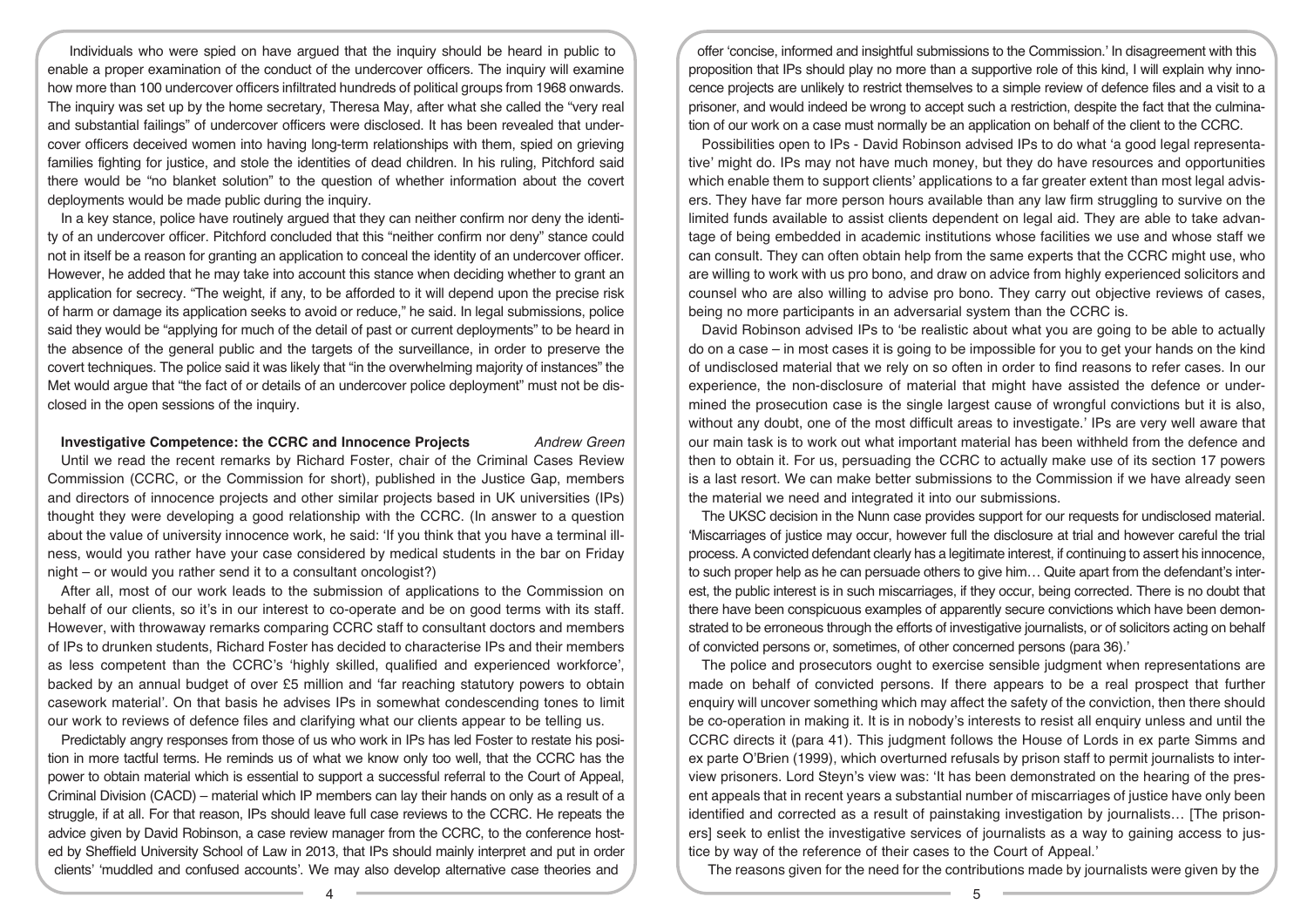very experienced and successful defence and criminal appeal lawyer Gareth Pierce, quoted approvingly by Lord Steyn in his speech. They include the following:

There is no legal aid for investigations (except in very limited and exceptional circumstances). Although the CCRC was expected to be able to conduct investigations into cases far more pro-actively than the Home Office had been able, it finds itself seriously under resourced and underfunded. The report of its Chairman this year to the House of Commons Home Affairs Committee spoke of incoming cases being required to wait at least two years before they can be assigned to a case worker. The cases with the best opportunity remain those which have arrived at the Commission fully researched and investigated with new evidence compellingly presented (emphasis added).

The Commission may regard this view expressed 17 years ago as no longer valid, but the same view was held by Nunn's legal team in 2014 'that in order to demonstrate to the CCRC that this is a proper case in which it should launch a review, the claimant needs, via his solicitors, to re-investigate the several matters which they have identified and perhaps more'. The UKSC did not dispute the usefulness of thorough investigation by representatives and others preceding the making of an application to the CCRC and designed to persuade the CCRC to conduct a thorough review of the issues raised by the applicant and of the case in general.

The need to persuade the CCRC - Why would lawyers, journalists and, in turn, organisations such as Innocent which support and advise prisoners who claim to have been wrongly convicted and their families and personal supporters, and subsequently IPs, take the view that it is necessary to persuade the CCRC to conduct thorough reviews of cases by seeking fresh evidence themselves before compiling applications? One reason is that applicants are advised in clear terms that they cannot apply to the CCRC unless they have fresh evidence.

The application form states: 'For us to send your case to the appeal court we usually have to show them something new and important which will make them think in a different way about your case. It normally needs to be something that has not been heard by a court before. We will be unable to help you if you only repeat the same points that were made at your trial or appeal.' On the basis of this and the appellate and administrative court decisions (ex parte Pearson in particular) lawyers routinely advise potential applicants that they must have fresh evidence before they can apply to the CCRC.

Potential applicants who have no idea of what significant undisclosed evidence might exist are likely to give up at this stage. Those who do persist are likely to seek further investigation of issues already considered at their trials. They do so because they believe that these issues were never previously investigated fully. For example, in two cases reviewed by the MJRC, a key issue for the applicants was that illegitimate pressure and coaching by the police had caused prosecution witnesses to change their evidence. There was evidence available at the trials to show significant additions had been made in the course of making witness statements separated by a long period. Witnesses had no doubt been cross examined on any inconsistencies between previous statements and their oral testimony, but clients had information giving them reasons to allege impropriety on the part of the police, which had not been considered by their defence teams. These cases had been previously investigated by the CCRC, and clearly the Commission could have interviewed the witnesses concerned, and obtained police interview notes and other records. But the applicants did not know what to ask the Commission to do, and the applications were dismissed without any investigations being carried out. The MJRC now has the task of finding additional material which we can use to persuade the CCRC to do what we think they should ahve done in the first place.

We understand that the Commission does not wish to waste resources investigating cases that have no hope of success. But we are asked to investigate cases like the two mentioned above, and when we find out precisely what clients are trying to say, we are also able to find that there is enough substance in their claims to warrant interviewing the witnesses. It would clearly be pointless to refer these cases on the issues already considered by the Commission and rejected as apparently exhausted in the trial or appeal processes, without finding significant fresh evidence which supports our clients' claims. It is significant that in these and other cases which are under review by innocence projects, applications have been made to and refused by the CCRC. The cases of six individuals in which applications have been previously refused by the CCRC are or have been under review by the Sheffield Miscarriages of Justice Review Centre (MJRC), and in each of these actual or at least strong indications of the existence of fresh, including previously undisclosed, evidence have been found. In that respect, the MJRC may succeed where the CCRC has failed.

Criticisms of the CCRC - In 2012 I agreed to present the views of various campaigning and support organisations at a meeting organised by the Innocence Network UK (INUK) to review critically the work of the CCRC. These organisations made a number of allegations against the Commission arising from the experiences of their members. South Wales Against Wrongful Convictions stated that: '[The CCRC] reject about 90% of applications very quickly because they don't raise anything new – this creates the situation where much of the investigation has to be done by the applicant or their representatives if they are fortunate to have any. The CCRC do not investigate unless a good chunk of the work is already done for them.'

The universal view of these grass roots organisations was, as I reported to the conference: 'The CCRC is left with the easy option of doing no more than desk top reviews, processing cases quickly, and as a result giving the appearance of being an efficient organisation. Rarely will a case review manager work proactively on a case, looking for leads and fresh evidence that could substantiate an applicant's claims (as former commissioner Laurie Elks [who spoke at the same conference] confirmed this morning). On one occasion, asked to interview a police officer, the case review manager refused because he predicted the officer would lie to him!' The grass roots organisations called for reviews that are proactive and for more and better training of CCRC staff, and for additional state funding that would enable the CCRC to provide a better service.

IPs and support organisations are not the only critics of the CCRC. Bob Woffinden, citing the cases of Andy Malkinson and Jong Rhee, commented 'If the CCRC is not referring these, then it is simply not fulfilling the role that the public expect of it. It has rejected not only these two, but hundreds of other wrongful convictions.' Recently Eric Allison wrote in the Guardian, 'On paper, the CCRC provides a safety net for the wrongly convicted.

But it has disappointed those who hoped the CCRC would deal swiftly and surely with miscarriages of justice. The quango is under-resourced and seemingly unable to carry out the indepth investigations required when prosecutions are questioned.' The criticisms listed above concern mainly the CCRC's failure to review, or to review adequately. To them we can add examples of bad practice by the CCRC when it does carry out in depth investigations.

The case of Susan May was referred by the CCRC to the appeal court which handed down its judgement in December 2001. The CCRC continued to work on the case, in which the only significant evidence consists of three marks on the wall adjacent to the victim's bed, said to be made at the time of the murder, to be fingerprint marks identified as May's, and to consist of the victim's blood. Unfortunately the CCRC concerned itself with seeking possible inno-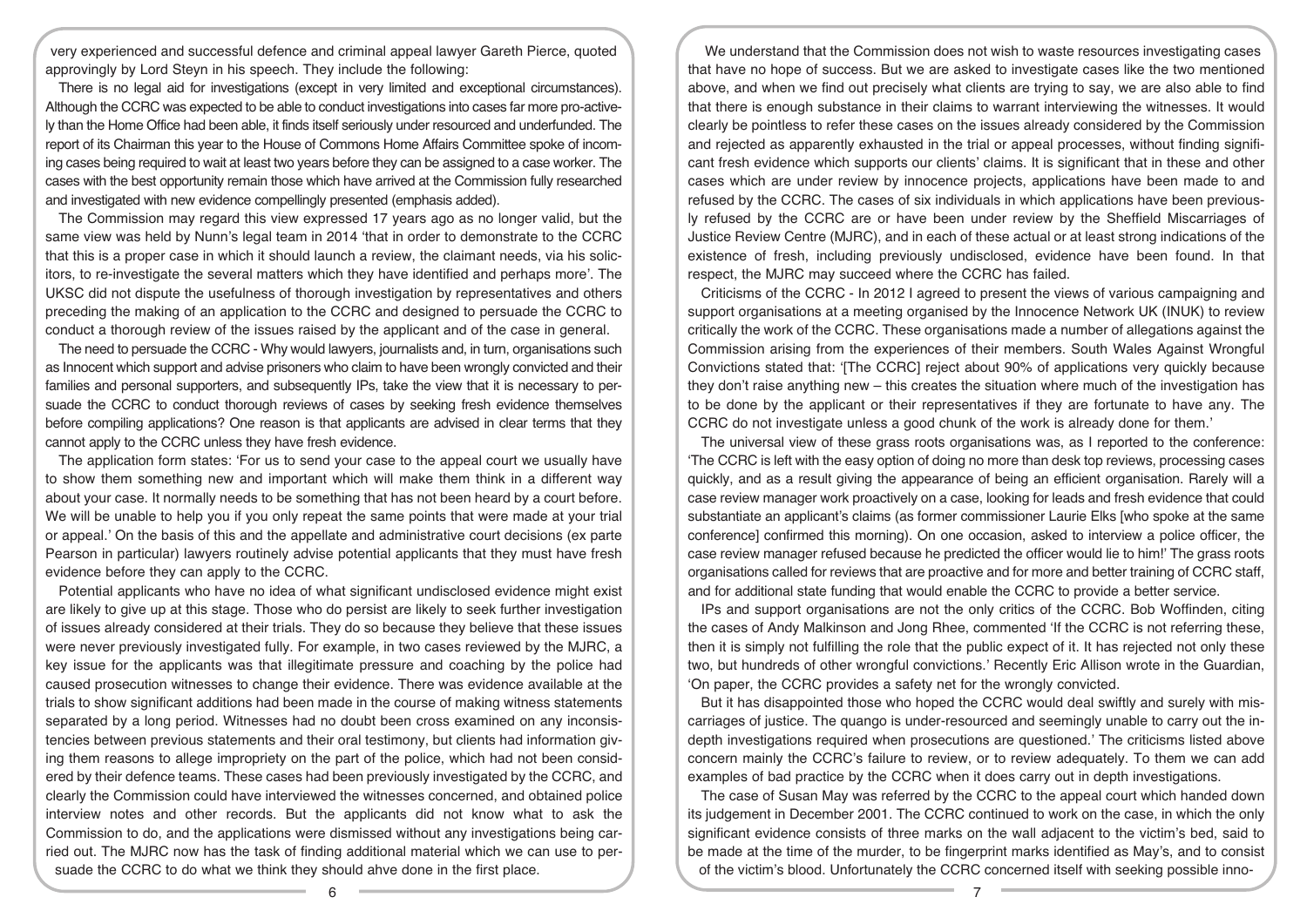cent explanations for why the marks might have been deposited at or after the time of the murder. Working with an independent fingerprint expert and following a careful review of defence files, corresponding with the defence expert at trial, and obtaining significant previously undisclosed material, the Sheffield Innocence Project (subsequently MJRC) was able to show that the apparently incriminating marks were in fact old and predated the murder, and that the court which tried May had been misled on this issue.

In another murder case reviewed by the MJRC, a witness had come forward whose evidence was read at the trial, because she had not attended the court. Our client's solicitor passed her fresh evidence to the CCRC, who instructed the original investigating police force to re-interview the witness. This was an inappropriate way of approaching the witness, who refused to co-operate. The MJRC was left to deal with this problem. And in yet another murder case, the MJRC's client's defence was that it was not he but another man who was responsible, whom he named. This client had also made a previous application to the CCRC, who discovered that the firm of solicitors instructed by him were at the same time acting for the man alleged to be the actual culprit. But the CCRC accepted the solicitors' assurance that our client's interest had not suffered despite what appears to be a blatant conflict of interest likely to have affected the preparation of the case for trial. Since the MJRC can find no fresh evidence relating to this issue, we can only assume that the CCRC will refuse to entertain a further application on it. The MJRC is proactively investigating other issues in this case neglected by the CCRC in its previous largely reactive review of it.

The experiences of innocence projects, lawyers, journalists and prisoner and family support organisations have caused them to choose the difficult task of investigating cases as far as they possibly can before submitting applications to the CCRC, rather than simply assisting applicants to express themselves more clearly.

Delays - Richard Foster repeats the criticism of IPs that they process cases too slowly. All IP directors agree that they should speed up their review processes, and are developing systems to improve efficiency. But delays are inherent in any criminal case investigation and review process, for many reasons, as CCRC staff must know from their own experience. Bob Woffinden added, a further criticism of the CCRC, which is that, 'even when it reaches correct decisions, it takes an eternity to do so. Eddie Gilfoyle was wrongly convicted in July 1993 and his case has attracted intermittent publicity ever since.

Merely the most recent cycle of publicity about his wrongful conviction can be traced back to February 2008, when The Times published a major article. More than seven years later, the CCRC has still not pronounced upon the case (see the Justice Gap here). Both he and Eric Allison, journalists who have long experience of investigating miscarriage of justice cases, observe that the CCRC itself is responsible for delays in reaching decisions on cases. In one MJRC case (Susan May), the CCRC was already actively renewing the case when we sent the Commission an expert report we had commissioned and which we believed proved our client's innocence.

The CCRC did not pause, but immediately appointed its own expert to check up on ours. The CCRC's expert agreed with ours. That was more than a year ago. We are still waiting to hear their decision. It might improve the CCRC's efficiency and reduce expenditure if they could simply accept such expert reports, once they had satisfied themselves that the expert concerned was a genuine expert, and truly independent. After all, experts working pro bono are not doing so in expectation of further paid commissions from unfunded orgnisations.

Innocence projects are not claiming to be in some general way more competent than the CCRC. They admit to many mistakes and face difficulties in providing the service to clients that they wish to provide. They also know that the CCRC can work to a very high standard, that they must collaborate with the CCRC and have a good and mutually supportive relationship. Recent contact with the CCRC has been (Richard Foster's recent comments excepted) very positive. The efficiency of case reviews has clearly improved greatly under Richard Foster's stewardship, despite the reductions in funding. IPs would ignore past mistakes by the CCRC if it were prepared to ignore theirs, concentrate on future improvements, and treat them with respect rather than condescension.

## **Whistleblowing Is Not Just Leaking — It's an Act of Political Resistance**

Edward Snowden: One of the challenges of being a whistleblower is living with the knowledge that people continue to sit, just as you did, at those desks, in that unit, throughout the agency, who see what you saw and comply in silence, without resistance or complaint. They learn to live not just with untruths but with unnecessary untruths, dangerous untruths, corrosive untruths. It is a double tragedy: What begins as a survival strategy ends with the compromise of the human being it sought to preserve and the diminishing of the democracy meant to justify the sacrifice. But unlike Dan Ellsberg, I didn't have to wait 40 years to witness other citizens breaking that silence with documents. Ellsberg gave the Pentagon Papers to the New York Times and other newspapers in 1971; Chelsea Manning provided the Iraq and Afghan War logs and the Cablegate materials to WikiLeaks in 2010. I came forward in 2013. Now here we are in 2016, and another person of courage and conscience has made available the set of extraordinary documents that are published in The Assassination Complex, the new book out today by Jeremy Scahill and the staff of The Intercept. (The documents were originally published last October 15 in The Drone Papers.)

We are witnessing a compression of the working period in which bad policy shelters in the shadows, the time frame in which unconstitutional activities can continue before they are exposed by acts of conscience. And this temporal compression has a significance beyond the immediate headlines; it permits the people of this country to learn about critical government actions, not as part of the historical record but in a way that allows direct action through voting — in other words, in a way that empowers an informed citizenry to defend the democracy that "state secrets" are nominally intended to support. When I see individuals who are able to bring information forward, it gives me hope that we won't always be required to curtail the illegal activities of our government as if it were a constant task, to uproot official lawbreaking as routinely as we mow the grass. (Interestingly enough, that is how some have begun to describe remote killing operations, as "cutting the grass.")

A single act of whistleblowing doesn't change the reality that there are significant portions of the government that operate below the waterline, beneath the visibility of the public. Those secret activities will continue, despite reforms. But those who perform these actions now have to live with the fear that if they engage in activities contrary to the spirit of society  $-$  if even a single citizen is catalyzed to halt the machinery of that injustice  $-$  they might still be held to account. The thread by which good governance hangs is this equality before the law, for the only fear of the man who turns the gears is that he may find himself upon them. Hope lies beyond, when we move from extraordinary acts of revelation to a collective culture of accountability within the intelligence community. Here we will have taken a meaningful step toward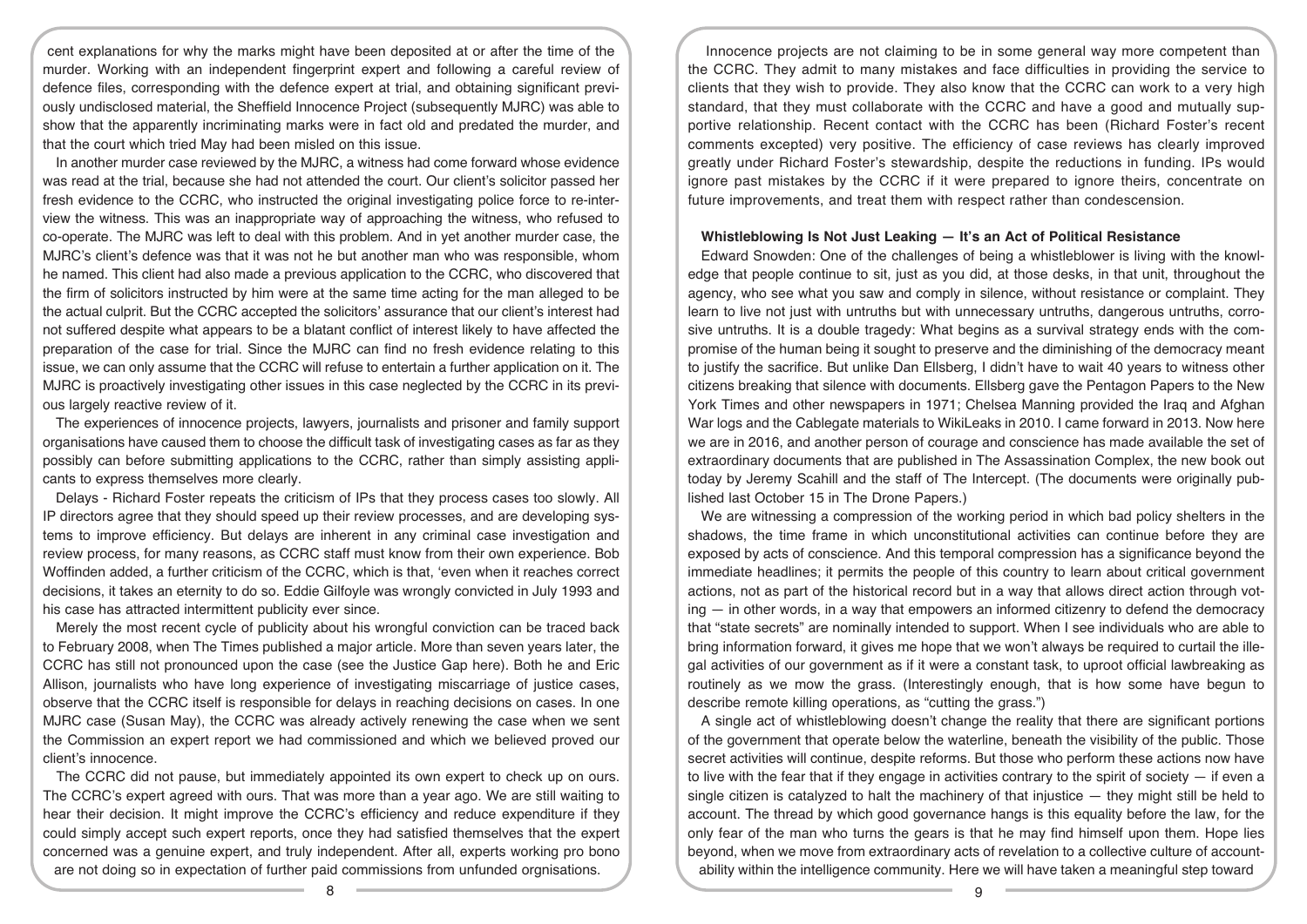solving a problem that has existed for as long as our government.

Not all leaks are alike, nor are their makers. Gen. David Petraeus, for instance, provided his illicit lover and favorable biographer information so secret it defied classification, including the names of covert operatives and the president's private thoughts on matters of strategic concern. Petraeus was not charged with a felony, as the Justice Department had initially recommended, but was instead permitted to plead guilty to a misdemeanor. Had an enlisted soldier of modest rank pulled out a stack of highly classified notebooks and handed them to his girlfriend to secure so much as a smile, he'd be looking at many decades in prison, not a pile of character references from a Who's Who of the Deep State.

There are authorized leaks and also permitted disclosures. It is rare for senior administration officials to explicitly ask a subordinate to leak a CIA officer's name to retaliate against her husband, as appears to have been the case with Valerie Plame. It is equally rare for a month to go by in which some senior official does not disclose some protected information that is beneficial to the political efforts of the parties but clearly "damaging to national security" under the definitions of our law. This dynamic can be seen quite clearly in the al Qaeda "conference call of doom" story, in which intelligence officials, likely seeking to inflate the threat of terrorism and deflect criticism of mass surveillance, revealed to a neoconservative website extraordinarily detailed accounts of specific communications they had intercepted, including locations of the participating parties and the precise contents of the discussions. If the officials' claims were to be believed, they irrevocably burned an extraordinary means of learning the precise plans and intentions of terrorist leadership for the sake of a short-lived political advantage in a news cycle. Not a single person seems to have been so much as disciplined as a result of the story that cost us the ability to listen to the alleged al Qaeda hotline.

If harmfulness and authorization make no difference, what explains the distinction between the permissible and the impermissible disclosure? The answer is control. A leak is acceptable if it's not seen as a threat, as a challenge to the prerogatives of the institution. But if all of the disparate components of the institution  $-$  not just its head but its hands and feet, every part of its body  $-$  must be assumed to have the same power to discuss matters of concern, that is an existential threat to the modern political monopoly of information control, particularly if we're talking about disclosures of serious wrongdoing, fraudulent activity, unlawful activities. If you can't guarantee that you alone can exploit the flow of controlled information, then the aggregation of all the world's unmentionables including your own — begins to look more like a liability than an asset.

Truly unauthorized disclosures are necessarily an act of resistance — that is, if they're not done simply for press consumption, to fluff up the public appearance or reputation of an institution. However, that doesn't mean they all come from the lowest working level. Sometimes the individuals who step forward happen to be near the pinnacle of power. Ellsberg was in the top tier; he was briefing the secretary of defense. You can't get much higher, unless you are the secretary of defense, and the incentives simply aren't there for such a high-ranking official to be involved in public interest disclosures because that person already wields the influence to change the policy directly.

At the other end of the spectrum is Manning, a junior enlisted soldier, who was much nearer to the bottom of the hierarchy. I was midway in the professional career path. I sat down at the table with the chief information officer of the CIA, and I was briefing him and his chief technology officer when they were publicly making statements like "We try to collect everything and hang on to it forever," and everybody still thought that was a cute business slogan. Meanwhile I was designing the systems they would use to do precisely that. I wasn't briefing the policy side,

the secretary of defense, but I was briefing the operations side, the National Security Agency's director of technology. Official wrongdoing can catalyze all levels of insiders to reveal information, even at great risk to themselves, so long as they can be convinced that it is necessary to do so.Reaching those individuals, helping them realize that their first allegiance as a public servant is to the public rather than to the government, is the challenge. That's a significant shift in cultural thinking for a government worker today.

I've argued that whistleblowers are elected by circumstance. It's not a virtue of who you are or your background. It's a question of what you are exposed to, what you witness. At that point the question becomes Do you honestly believe that you have the capability to remediate the problem, to influence policy? I would not encourage individuals to reveal information, even about wrongdoing, if they do not believe they can be effective in doing so, because the right moment can be as rare as the will to act. This is simply a pragmatic, strategic consideration. Whistleblowers are outliers of probability, and if they are to be effective as a political force, it's critical that they maximize the amount of public good produced from scarce seed.

When I was making my decision, I came to understand how one strategic consideration, such as waiting until the month before a domestic election, could become overwhelmed by another, such as the moral imperative to provide an opportunity to arrest a global trend that had already gone too far. I was focused on what I saw and on my sense of overwhelming disenfranchisement that the government, in which I had believed for my entire life, was engaged in such an extraordinary act of deception.

Change has to flow from the bottom to the top. - At the heart of this evolution is that whistleblowing is a radicalizing event — and by "radical" I don't mean "extreme"; I mean it in the traditional sense of radix, the root of the issue. At some point you recognize that you can't just move a few letters around on a page and hope for the best. You can't simply report this problem to your supervisor, as I tried to do, because inevitably supervisors get nervous. They think about the structural risk to their career. They're concerned about rocking the boat and "getting a reputation." The incentives aren't there to produce meaningful reform. Fundamentally, in an open society, change has to flow from the bottom to the top. As someone who works in the intelligence community, you've given up a lot to do this work. You've happily committed yourself to tyrannical restrictions. You voluntarily undergo polygraphs; you tell the government everything about your life. You waive a lot of rights because you believe the fundamental goodness of your mission justifies the sacrifice of even the sacred. It's a just cause. And when you're confronted with evidence — not in an edge case, not in a peculiarity, but as a core consequence of the program — that the government is subverting the Constitution and violating the ideals you so fervently believe in, you have to make a decision. When you see that the program or policy is inconsistent with the oaths and obligations that you've sworn to your society and yourself, then that oath and that obligation cannot be reconciled with the program. To which do you owe a greater loyalty?

One of the extraordinary things about the revelations of the past several years, and their accelerating pace, is that they have occurred in the context of the United States as the "uncontested hyperpower." We now have the largest unchallenged military machine in the history of the world, and it's backed by a political system that is increasingly willing to authorize any use of force in response to practically any justification. In today's context that justification is terrorism, but not necessarily because our leaders are particularly concerned about terrorism in itself or because they think it's an existential threat to society. They recognize that even if we had a 9/11 attack every year, we would still be losing more people to car accidents and heart disease, and we don't see the same expenditure of resources to respond to those more significant threats. What it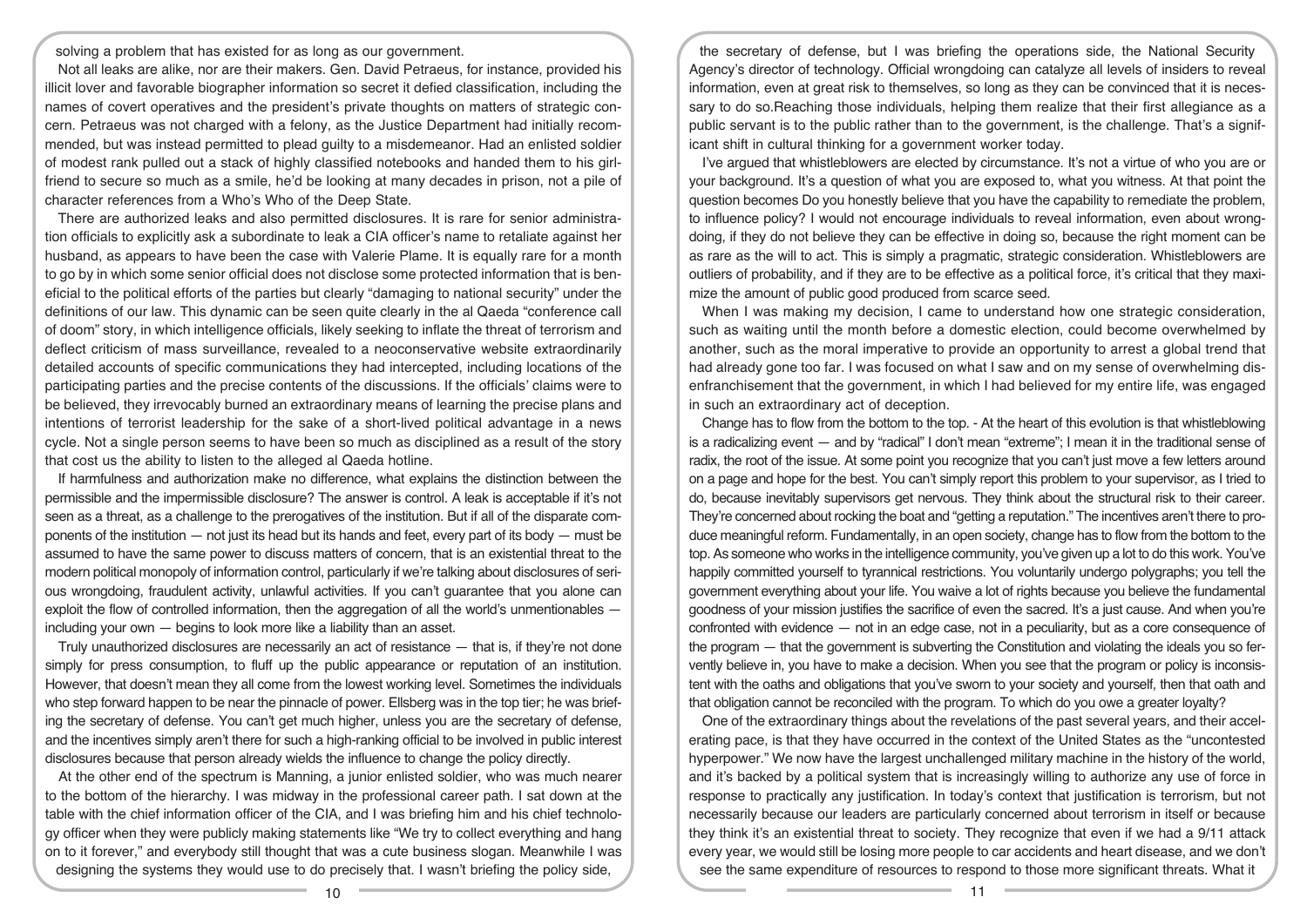really comes down to is the political reality that we have a political class that feels it must inoculate itself against allegations of weakness. Our politicians are more fearful of the politics of terrorism  $-$  of the charge that they do not take terrorism seriously  $-$  than they are of the crime itself. As a result we have arrived at this unmatched capability, unrestrained by policy. We have become reliant upon what was intended to be the limitation of last resort: the courts. Judges, realizing that their decisions are suddenly charged with much greater political importance and impact than was originally intended, have gone to great lengths in the post-9/11 period to avoid reviewing the laws or the operations of the executive in the national security context and setting restrictive precedents that, even if entirely proper, would impose limits on government for decades or more. That means the most powerful institution that humanity has ever witnessed has also become the least restrained. Yet that same institution was never designed to operate in such a manner, having instead been explicitly founded on the principle of checks and balances. Our founding impulse was to say, "Though we are mighty, we are voluntarily restrained." When you first go on duty at CIA headquarters, you raise your hand and swear an oath — not to government, not to the agency, not to secrecy. You swear an oath to the Constitution. So there's this friction, this emerging contest between the obligations and values that the government asks you to uphold, and the actual activities that you're asked to participate in. These disclosures about the Obama administration's killing program reveal that there's a part of the American character that is deeply concerned with the unrestrained, unchecked exercise of power. And there is no greater or clearer manifestation of unchecked power than assuming for oneself the authority to execute an individual outside of a battlefield context and without the involvement of any sort of judicial process.

Traditionally, in the context of military affairs, we've always understood that lethal force in battle could not be subjected to ex ante judicial constraints. When armies are shooting at each other, there's no room for a judge on that battlefield. But now the government has decided without the public's participation, without our knowledge and consent — that the battlefield is everywhere. Individuals who don't represent an imminent threat in any meaningful sense of those words are redefined, through the subversion of language, to meet that definition. Inevitably that conceptual subversion finds its way home, along with the technology that enables officials to promote comfortable illusions about surgical killing and nonintrusive surveillance. Take, for instance, the Holy Grail of drone persistence, a capability that the United States has been pursuing forever. The goal is to deploy solar-powered drones that can loiter in the air for weeks without coming down. Once you can do that, and you put any typical signals collection device on the bottom of it to monitor, unblinkingly, the emanations of, for example, the different network addresses of every laptop, smartphone, and iPod, you know not just where a particular device is in what city, but you know what apartment each device lives in, where it goes at any particular time, and by what route. Once you know the devices, you know their owners. When you start doing this over several cities, you're tracking the movements not just of individuals but of whole populations.

Unrestrained power may be many things, but it's not American. - By preying on the modern necessity to stay connected, governments can reduce our dignity to something like that of tagged animals, the primary difference being that we paid for the tags and they're in our pockets. It sounds like fantasist paranoia, but on the technical level it's so trivial to implement that I cannot imagine a future in which it won't be attempted. It will be limited to the war zones at first, in accordance with our customs, but surveillance technology has a tendency to follow us

home. Here we see the double edge of our uniquely American brand of nationalism. We are raised to be exceptionalists, to think we are the better nation with the manifest destiny to rule. The danger is that some people will actually believe this claim, and some of those will expect the manifestation of our national identity, that is, our government, to comport itself accordingly.

Unrestrained power may be many things, but it's not American. It is in this sense that the act of whistleblowing increasingly has become an act of political resistance. The whistleblower raises the alarm and lifts the lamp, inheriting the legacy of a line of Americans that begins with Paul Revere. The individuals who make these disclosures feel so strongly about what they have seen that they're willing to risk their lives and their freedom. They know that we, the people, are ultimately the strongest and most reliable check on the power of government. The insiders at the highest levels of government have extraordinary capability, extraordinary resources, tremendous access to influence, and a monopoly on violence, but in the final calculus there is but one figure that matters: the individual citizen. And there are more of us than there are of them.

#### **Exonerated, Dead and Still On Trial - A Judge Gets In A Last Kick.**

In "Case in Point," Andrew Cohen examines a single case or character that sheds light on the criminal justice system. It was no surprise last month when a Louisiana appeals court affirmed a trial judge's denial of compensation for the estate of the late Glenn Ford. Ford was the soft-spoken black man who spent 30 years on death row for a murder he did not commit, convicted by an all-white jury following a trial in which he was represented by an oil and gas attorney who had never before tried a case. Ford's case became internationally known, and the subject of a "60 Minutes" piece, when the prosecutor who sent him away, Marty Stroud, loudly apologized for his role in "destroying" Ford's life. For decades, both before and during the national attention, the Louisiana courts had been hostile to Ford's claims that he had been a victim of police and prosecutorial misconduct. This was so even after contemporary Caddo Parish prosecutors conceded that someone other than Ford had murdered Isadore Rozeman, a jeweler slain in Shreveport in 1983. And it was so even after Ford was exonerated of murder and released in 2014 from the Louisiana State Penitentiary at Angola carrying the cancer that soon would kill him.

But within the past four weeks, as the Louisiana courts have ensured that Ford's family would not be compensated for his decades in solitary confinement, three extraordinary things have happened. First, in early April, a state legislator named Cedric Glover, astutely predicting how poorly the court case might turn out for the Ford family, introduced a bill that would help provide compensation to the family by broadening the state's restrictive compensation statute. The family seeks \$330,000 for Ford's decades on death row and argues that the current law's requirement of a finding of "factual innocence" has been misinterpreted by state attorneys and judges. Glover authored the original law setting up compensation awards for exonerees and now says he wants to make it easier for exonerees to prove their "innocence." The measure stands little chance of passage in a budget-crunched Louisiana legislature but Glover's effort did not go unnoticed by the court. The introduction of the bill and the national attention it received must have spooked at least one of the other judges handling the Ford case.

On April 13th, the Louisiana appeals court rendered its decision, denying Ford's executors the compensation they had sought. No surprise there. But one of the judges on the appellate panel, Judge D. Milton Moore III, while agreeing with the outcome of the case, unexpectedly lamented the ambiguity of the state's current compensation law and the fact that "there is something lopsided or inequitable in this result." He suggested that the legislature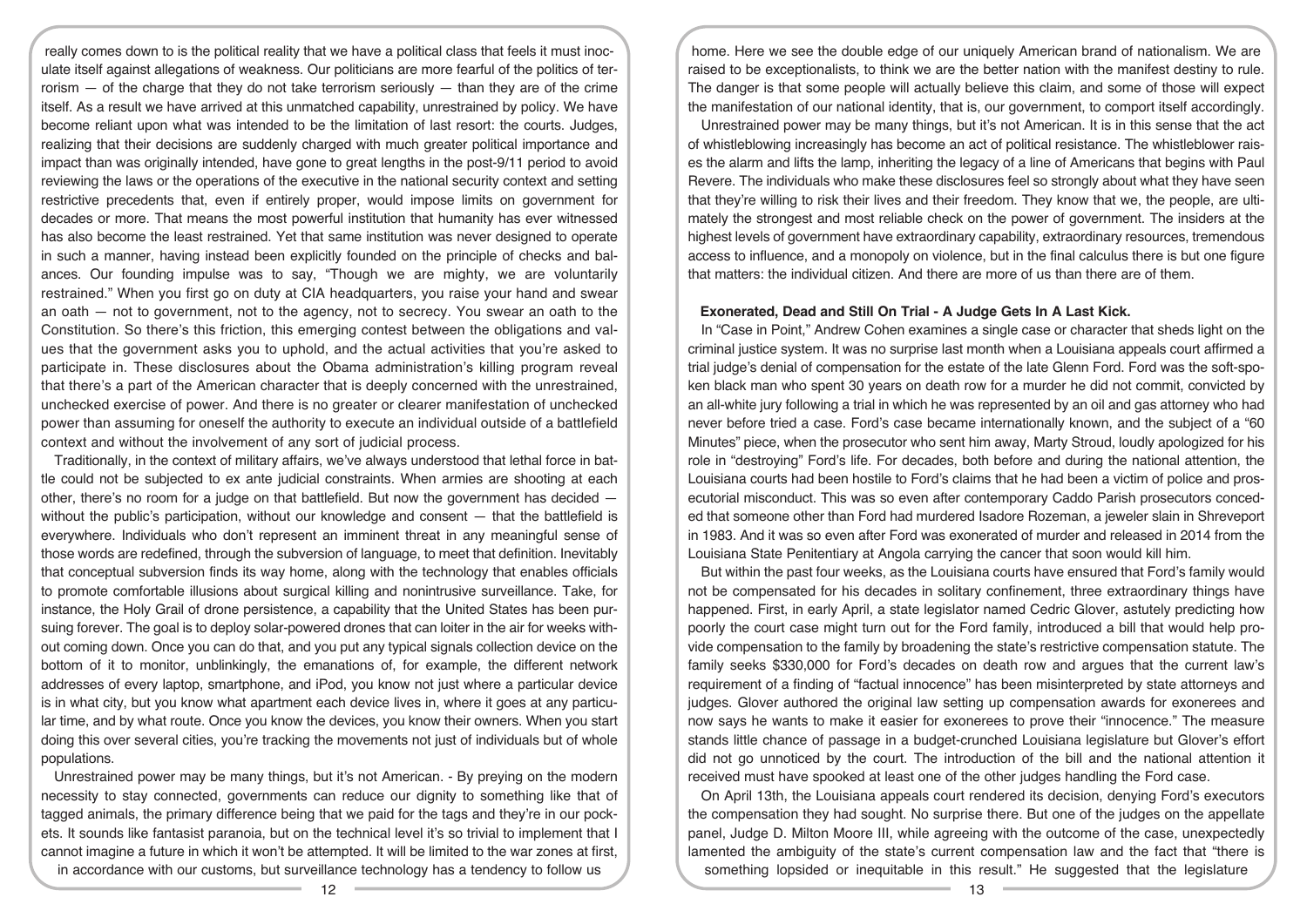"should revise the test for awarding compensation for exonerated individuals." He did not mention Glover's bill specifically but seemed open to the idea of such a legislative fix.

But  $-$  and here's the third thing, the most surprising of all  $-$  the introduction of the bill and the national attention it received must have spooked at least one of the other judges handling the Ford case. Five days after issuing the original decision denying Ford relief, the appeals court, led by Judge Joe Bleich, a former prosecutor, advised the parties in Ford's case that two "ad hoc" corrections would be appended to the original decision.

The April 18th memo is one of the most remarkable examples of judicial activism I have ever seen in nearly 20 years as a legal analyst. The first part of the "correction" focuses on the language of the Louisiana compensation statute, refuting both Judge Moore's position and the the legislative amendment proposed by Glover. In other words, instead of waiting for a bill to become a law subject to judicial review, the court tried to preemptively scuttle the legislation by claiming that the amendment would impose "automatic financial liability" on Louisiana "without the opportunity to defend against such." The other component of the "correction" is the addition to the original ruling of a "summary" of Ford's purported role in the circumstances of Rozeman's death. It's essentially an ad hominem attack on Ford in which assertions that were never proven at trial, or which were later refuted by state prosecutors, are leveled at a man no longer alive to defend himself. The "summary" labels Ford a "sinister guardian of the killers," for example. Not even the state lawyers fighting to deny compensation to Ford's family have made that allegation.

What prosecutor Stroud initially argued at trial was that Ford and two others had killed Rozeman. There were no eyewitnesses to the murder. There was no murder weapon found. When Ford learned the police were looking for him he went to the police station and cooperated for months. He was not charged until a girlfriend of one of the other suspects incriminated him. (Her credibility almost immediately dissolved on the witness stand when she conceded that police had helped her come up with her story.) Ford told the police that he had been given jewelry and asked to pawn it. What the state had argued during the compensation fight, on the other hand, was that Ford was not "factually innocent" of any crimes relating to Rozeman's murders because he was involved in an armed robbery plot against Rozeman and subsequently fenced items stolen from Rozeman's store. But Ford in 1983 was not charged with conspiracy or with being an accessory to armed robbery. In fact, shortly before Ford was released from prison in 2014, prosecutors told a judge in support of their agreement to set him free that "Glenn Ford was neither present at, nor a participant in, the robbery and murder of Isadore Rozeman." No reasonable conclusion can be reached that Ford's involvement in the circumstances surrounding the brutal murder of Mr. Rozeman was incidental, minor, or insignificant. This is clear from the evidence at the compensation hearing which Ford did not explain or refute. Ford was intricately involved in every facet of this case with the exceptions of entering the house and pulling the trigger.

Ford helped orchestrate the robbery which led to the murder. Although motive need not be proved, Ford was angry at Mr. Rozeman for not providing him money he had requested earlier (sic) the week of the murder. Ford created the opportunity for entry into Mr. Rozeman's home. Despite Mr. Rozeman's employer-employee relationship with and trust of Ford, this trust was misplaced. Ford orchestrated the opportunity for an unauthorized entry into Mr. Rozeman's home, which had been meticulously secured. Before and during the murder/robbery, Ford operated as the sinister guardian of the killers. Ford then financially benefitted from the robbery, cashing in on the sale of Mr. Rozeman's property. Continuing in his criminality, Ford made every effort to dispose of the prob-

able murder weapon and conceal the identity of the trigger man. Any conclusion that Ford was not integrally involved in the circumstances leading to Mr. Rozeman's brutal death is baseless. Such a conclusion defies facts, evidence and logic. Ford's demand for compensation clearly and perversely violates the letter, intent and spirit of the will of the Louisiana legislature. And here is the response from Ford's attorneys: The court's new claims are unfounded. As state prosecutors recognized when they exonerated Glenn, there is no legitimate reason to suspect that Glenn had any part in the crime. In fact, the only witness who ever claimed Glenn had taken part later confessed on the stand that she had lied at the direction of the police. It is unusual for an appellate court to make factual findings that are not based on evidence. It is unheard of for a court to do so in an attempt to influence the legislative process. We haven't seen anything like it in our combined decades of experience.

Having deprived Glenn Ford of his constitutional rights for over 30 years while he was alive and fighting for exoneration from a solitary cell, the Louisiana courts now seek to block a legislative remedy that would help make his family whole. And at least one of the judges on the panel did so by turning Ford posthumously into a murderous mastermind, which even the original prosecutors, relying solely on a witness who later recanted, did not attempt. Ford's lawyers say they have never seen anything like it. Neither have I. But the attitude displayed by the court here, by the aggressive push to endorse a narrative never proven in court, by the manipulation of facts and evidence, underscores the official indifference to justice that characterized this case from its beginning.

#### **Gambler Who Lost £90,000 Bet On Celtic Match Fails In Legal Challenge**

A gambler who lost more than £90,000 after placing an online bet on a Scottish football match has failed in a legal challenge over the bookmaker's decision to refuse to pay out. A judge in the Court of Session refused permission for the application for judicial review to proceed after ruling that the petitioner failed to demonstrate that the England-based betting adjudication service - which upheld a decision of the betting company - was subject to the jurisdiction of the Scottish courts. The judicial review arose out of a bet placed by the petitioner Gordon Shearer with the first respondent Betvictor Ltd, a company registered and operating from Gibraltar, subject to regulation by the Gibraltar Gambling Commission but having a licence to provide online betting services to customers in the United Kingdom.

Lord Boyd of Duncansby heard that on 24 December 2011 the petitioner placed an online bet of £92,476 at odds of 1/18 on the outcome of a game between Celtic and Kilmarnock. The dispute between the petitioner and the first respondent was whether the bet was on Celtic to win the match, as the petitioner claimed, or only to win the second half, as the first respondent maintained. Celtic won the match 2-1, but only drew the second half 1-1 and the first respondent therefore refused to pay out the £97,613 the petitioner would have won or refund the stake.

The first respondent's terms and conditions provided for disputes to be adjudicated by the second respondent, the Independent Betting Adjudication Service Ltd, a company registered in England and having a place of business there, whose ruling is final. The petitioner pursued the adjudication with the second respondent, which issued a decision in favour of the first respondent and following a review it adhered to its original decision. He then complained to the Gibraltar Gambling Commission (GCC) but the GCC refused the complaint and an appeal to the Gambling Commissioner was also rejected. The petitioner considered a judicial review of that decision in Gibraltar but was advised that even if upheld all that would be achieved would be a requirement that the first respondent would be bound to enquire into the complaint. He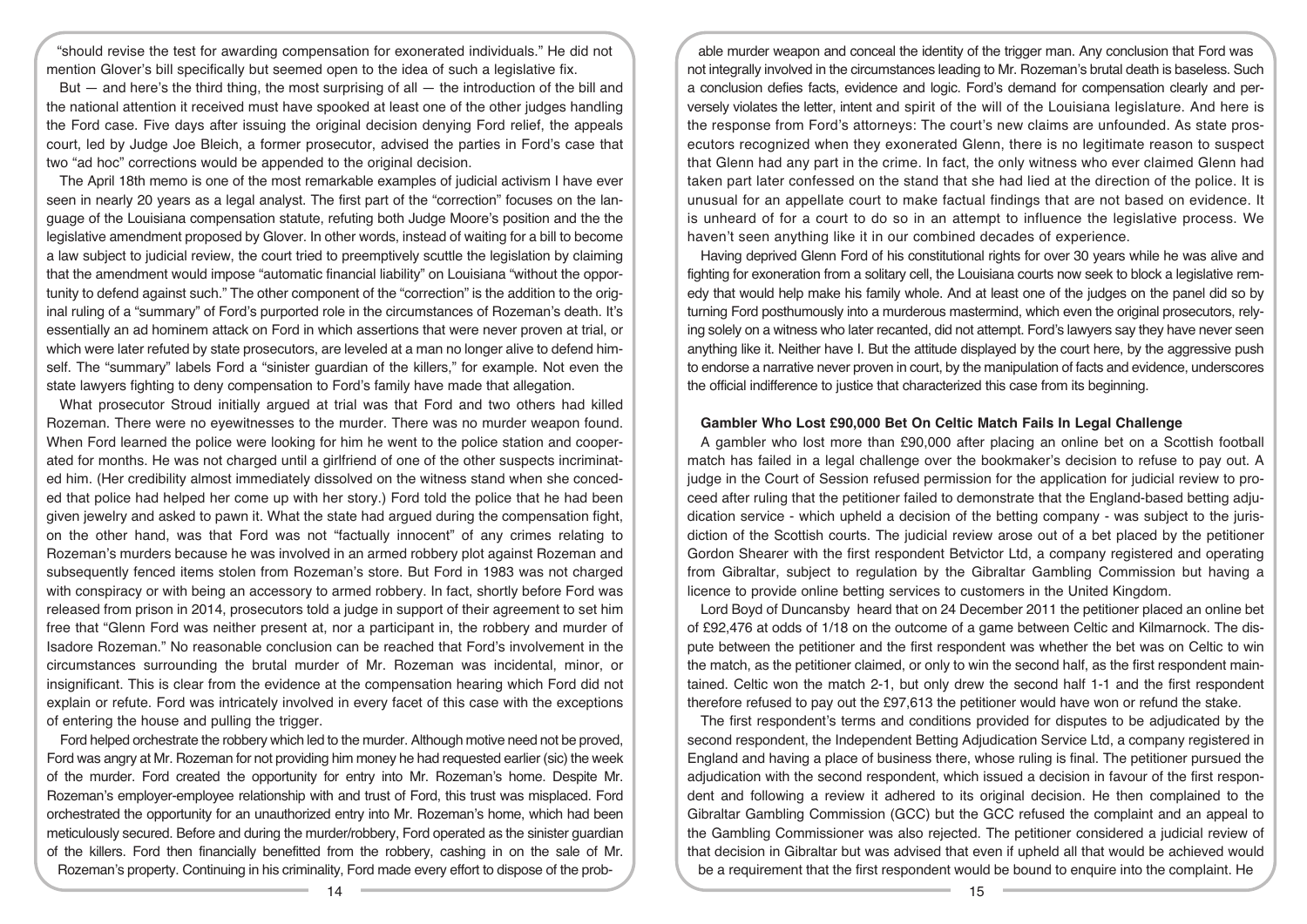therefore raised the present petition in the Court of Session seeking reduction of the ruling issued by the second respondent and declarator that the first respondent was "bound to pay out" on the bet because it "did not form part of the contract". In the alternative, the petitioner sought declarator that the contract between the parties was "void" through "lack of consensus", and therefore the first respondent was bound to make return the stake of £92,476 to him.

However, the judge refused permission to proceed. In a written opinion, Lord Boyd of Duncansby said: "I am not satisfied that the petitioner has demonstrated that the second respondent is subject to the jurisdiction of this court. It is a company incorporated in England and having its place of business in England. The adjudication was carried out in England. Rule 2(l) of paragraph 8 of the Civil Jurisdictions and Judgements Act 1982 applies and provides that jurisdiction lies in the courts in the place where the company has its seat, ie England."

Counsel for the petitioner had referred to the decision of the House of Lords in the 2007 case of Tehrani v Secretary of State for the Home Department and suggested that as the petitioner was domiciled in Scotland and the contract with the first respondent was completed in Scotland, the Scottish courts would have jurisdiction, but the judge was not persuaded that Tehrani was of any assistance to the petitioner, as it concerned tribunals established by statute and dealt with immigration.

"This is a private dispute between the petitioner and the first respondent arbitrated privately by the second respondent," he explained, adding that, as Lord Hope of Craighead observed, "a decision taken outside Scotland under the law of another part of the United Kingdom is not subject to the supervisory jurisdiction of the Court of Session even if the effects are felt in Scotland". Lord Boyd said: "I have concluded that because the second respondent is not amenable to the jurisdiction of the Scottish courts that there are no real prospects of success. Even if it were to proceed the petitioner would face some formidable hurdles." Source Scottish Leagal News

## **HMYOI Glen Parva – A Well-Led Prison But Further Improvements Necessary**

Staff and managers at HMYOI Glen Parva should be commended for the improvements they have made, but there was more to do, said Martin Lomas, Deputy Chief Inspector of Prisons. As he published the report of an announced inspection of the young offender institution in Leicestershire. Glen Parva held just under 650 young men, aged mainly 18 to 21 years old. In terms of maturity, vulnerability and risk, managing young men in establishments like Glen Parva is a huge challenge. At its last inspection in 2014, inspectors found a prison with many problems and saw it as an example of a custody model that was not working.

At the time, inspectors noted that the determined efforts of the then newly appointed governor were beginning to improve outcomes but inspectors still felt the need to return quickly to follow up the inspection because of concerns. This more recent inspection found the risks had not diminished but Glen Parva had improved, recognised in two of our four healthy prison tests – respect and resettlement. It was safer, but still not safe enough. The weekend before the inspection had seen concerted indiscipline on one wing but the prison was resilient and recovering well.

Inspectors were concerned to find that: • 17 Recommendations from the last inspection had not been achieved and 21 only partly achieved.• the prison held a greater proportion of violent offenders than other similar prisons, the amount of violence in the jail was high and increasing but staff were doing useful work to try to grip the issue; • self-harm had increased and two young men had taken their own lives since 2014, with a third dying in hospital during the inspection, although in general, young men in crisis felt well cared for by staff; • despite a refurbishment programme in place, some cells remained in a poor condition and too many were overcrowded:  $\cdot$  time out of cell had

deteriorated and inspectors found over a quarter of young men locked in their cells during the working day; • arrangements to improve the quality of learning and skills were insufficient and taking too long; and • achievement across learning and skills provision varied greatly but overall it required improvement. • Inspectors made 65 recommendations

Martin Lomas said: "Glen Parva continued to face many challenges but this is an encouraging report in difficult circumstances. The prison was well led and the management team had the right values and was enthusiastic. The staff group were committed and keen to do a good job, the right priorities were being identified and higher expectations were being set. Running Glen Parva well is tough but improvements were clearly evident. The governor and her team were doing a good job and deserve credit for the improvements they had made."

#### **A Guide For People Who Have Been Convicted Of Crimes They Did Not Commit**

Source Innocent Sheffield. Presenting Your Case: Many people know every detail of the case they are supporting, but when they try to explain it to other people, they become lost in detail. It's very easy to forget that anyone new to your case doesn't know anything about it – she or he may not even know anything about the criminal justice process. Things that may seem obvious to you can be completely puzzling to anyone else. It is actually quite difficult to write about even the simplest case in a way that will enable other people to understand it.

This is a skill which people like journalists and lawyers have had to learn. You may not agree with what they have said, but look at how they have got the information across: copy them, but put in the facts as you see them.

You might want to use the news reports as a starting point, because the reporters are good at picking out what will grab readers' attention and including the basic facts (even if they do miss out a lot of what you think is important). You might also want to use the summaries of the case which will be in documents such as the summing up, advice on appeal, etc. You may not agree with all that is written in them, but remember lawyers are trained to summarise cases and present briefly all the facts that people need to know.

**A]** Before you start writing, think about:

1 Your medium - The same principles apply to whatever medium you want to use, but you need to know how much space, how many words or how much time you have available.

1.1 Leaflet - Stick to one or two sides of A4 paper, to keep the leaflet cheap and easy to handle. Under 1000 words. Not solid words: picture, graphic, headings to break up the text and make the leaflet attractive and readable.

1.2 Press release - One side of A4. Include quotes that editors might like to use. Include enough info so that a short article could be written using just your press release. But try to include hints that will entice reporters to contact you and ask for more. Have a good, high resolution picture available, on a web site if possible.

1.3 Web page - Web space is cheap and you can put as much as you like on a web site. The problem is to get people to read it. WordPress provide free basic websites. Many people use Facebook pages. We don't recommend this for articles. The web site should include everything that anyone might ever be interested in – it is a reference point, where anyone who wants to know about the case can find anything she or he might need. Whole documents like judges' summings up can be put on. But what matters most is the

Home page. This should have a very brief and basic account, a strap (see below), the basic facts (see below), a picture if possible, a link to click on saying "read more" now